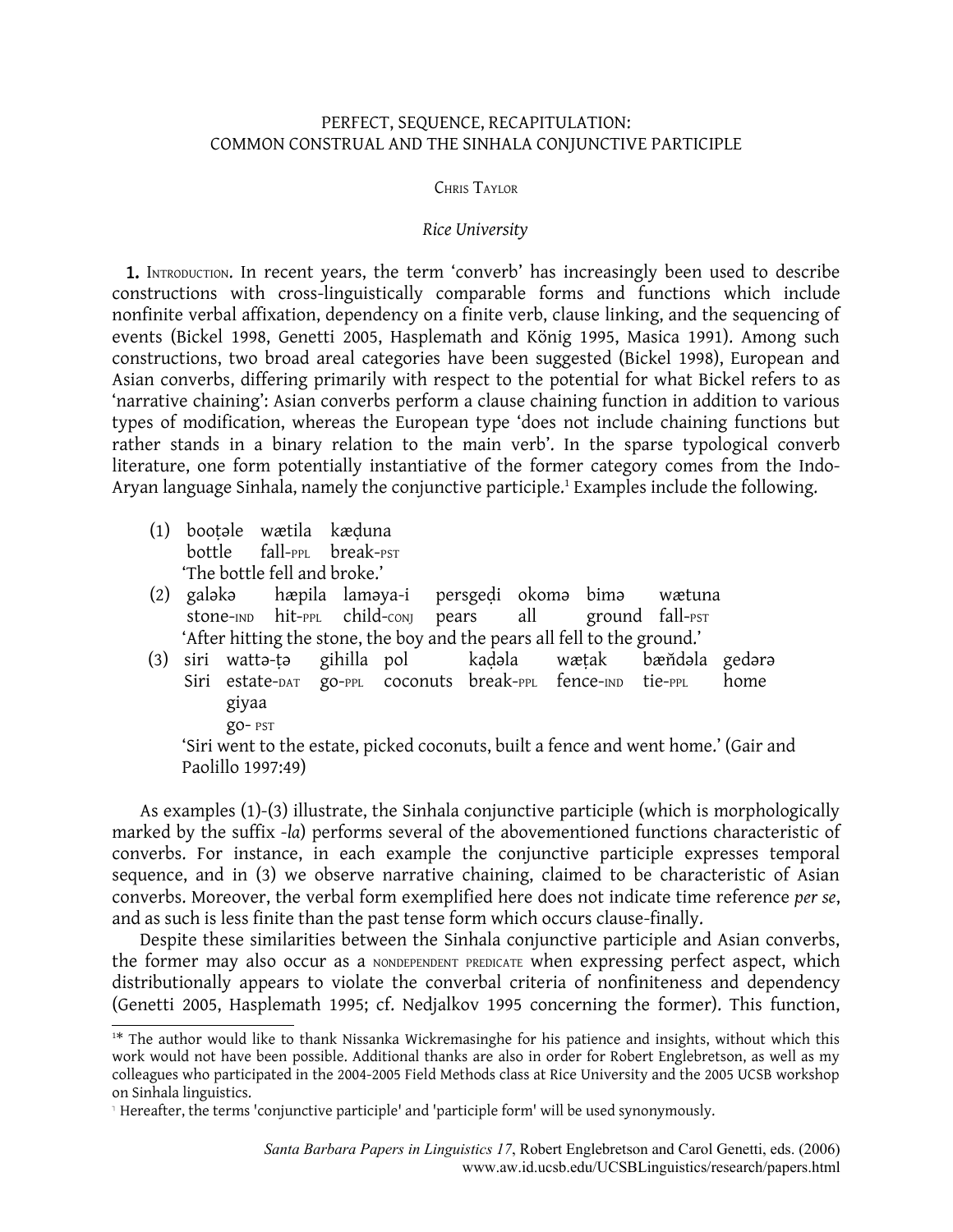which Gair (2003) appropriately describes as 'an unusual if not unique feature among South Asian languages', is illustrated by (4) and (5) below.

| (4) |                                    | mahattea gihilla                          |         |     |                      |     |          |  |
|-----|------------------------------------|-------------------------------------------|---------|-----|----------------------|-----|----------|--|
|     | gentleman                          | $QO-PPL$                                  |         |     |                      |     |          |  |
|     |                                    | 'The gentleman has gone.' (Gair 1970:153) |         |     |                      |     |          |  |
| (5) |                                    | mamə Renu-wə dækka habei dæn              |         |     |                      | æyə | gihilla  |  |
|     |                                    | $R$ -acc                                  | See-PST | but | now <sub>3F.SG</sub> |     | $QO-PPL$ |  |
|     | 'I saw Renu but now she has gone.' |                                           |         |     |                      |     |          |  |

While in many respects the Sinhala conjunctive participle functions as a converb (per the definition put forward by Genetti 2005), utterances such as (1)-(5) illustrate a type of multifunctionality absent in similar South Asian verbal forms, namely, the functions of both nonfinite clause linking and nondependent predication. Faced with this duality of function, we must decide how best to characterize the relationship between the different uses.

One possibility is to analyze the two functions of the conjunctive participle as homonymous. On this view, the observed variation in use is taken to be indicative of two formally-identical morphemes with semantically-unrelated functions, i.e. the converbal functions illustrated by examples (1)-(3), and the expression of perfect aspect in main clause predication. Such an account is flawed, however, in that it fails to capture fundamental similarities in scene construal among the conjunctive participle's different uses, thus resulting in a missed generalization of descriptive significance.

In contrast, I will argue for a polysemy analysis of the Sinhala conjunctive participle. On this view, certain qualities of the construal traditionally accorded to the expression of perfect aspect are shown to crosscut the interpretations of the two aforementioned grammatical functions, nondependent predication and clause linking. Regarding the latter, I will discuss two specific functions—event sequencing and recapitulation—that provide evidence for analyzing the conjunctive participle as one form with related senses. Specifically, the analysis will demonstrate a parallel between a state's continued relevance to the speech act and the conceptual interrelatedness of certain event sequences.

The paper is structured as follows. After describing the data and methodology used for the study in Section 2, I provide a brief overview of the Sinhala conjunctive participle's form and functions in Section 3, each of which are subsequently discussed in Section 4. A summary of the findings common to each function follows in Section 5.

2. DATA AND METHODOLOGY. The data used in this study come from three sources, including published literature on Sinhala, structured elicitation, and a small corpus of ten texts. From the latter, which comprises nine narratives and one recipe, only those instances in which the conjunctive participle functions as a clause linker or nondependent predicate were included in the analysis. Such criteria were necessary in order to exclude other uses of the verb form in question which do not fall within the scope of the present study, such as its use in what Genetti (2005) refers to as 'conventionalized collocations', as well as the participial form of the verb *kiyannǝ* 'tell'—*kiyəla*—which functions as a complementizer. In total, 66 target instances of the conjunctive participle were collected from the corpus and coded for the following parameters: (1) the type of interpropositional relation (where relevant), (2) the number of conjunctive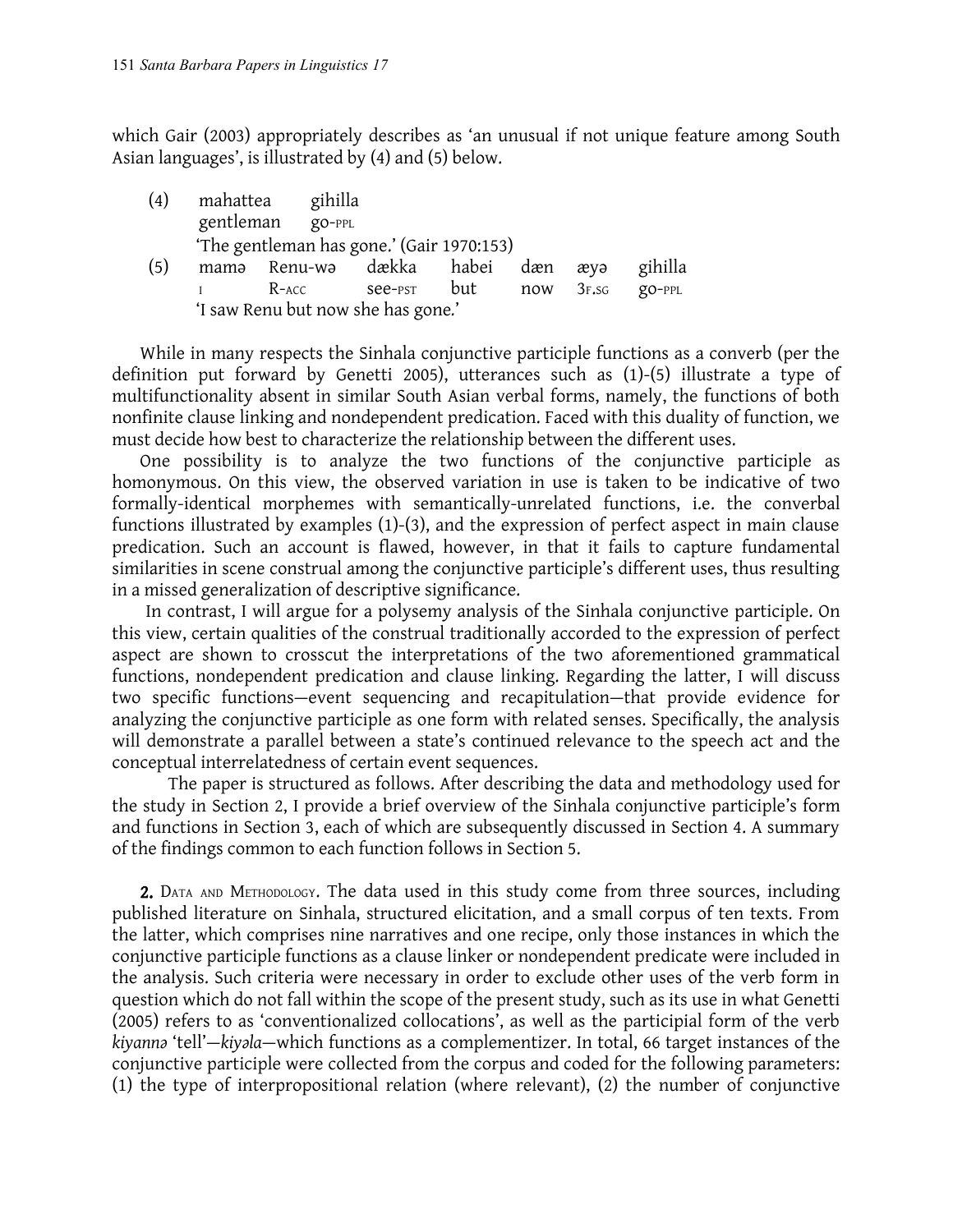participles in the turn, (3) the presence of a same-turn finite verb form, (4) whether the occurrence constitutes an instance of recapitulation, and (5) the position of the conjunctive participle relative to the subject. These variables were chosen in the interest of identifying the most common functions of the participle in our corpus, which are discussed in Section 4.

**3.1.** Form. There are three base forms from which inflected Sinhala verbs are 'built' (Gair 1976, Gair 2003, Gair and Paolillo 1997), which include two tensed bases—nonpast and past and the participial base. Examples of each base form of the verb *balannə* 'look' are provided in Table 1 below.

| Base        | Form  |
|-------------|-------|
| non-past    | balə- |
| past        | bælu- |
| participial | balə- |

TABLE 1. Base Forms of *balannǝ* 'to look'

As the three forms above illustrate, the non-past and participial base forms are in some cases identical. To form the conjunctive participle, the morpheme -*la* is suffixed to the participial base, yielding *baləla*.

**3.2.** FUNCTIONS. As was illustrated by examples (1)-(3) above, the conjunctive participle expresses the temporal SEQUENCE OF EVENTS, typically in cases of same-subject reference across clauses. This referential quality of utterances containing the participle is only a tendency, though, in contradistinction with many Indo-Aryan languages (Masica 1991). The utterance in (6) illustrates this point: here, the subject of the first clause, *kocciǝ* 'train', differs from that of the second, *api* 'we'.

(6) kocciǝ æwilla api jannǝ giya train come-PPL 1PL go-INF go-PST 'The train came and we left.'

The verb form in question is also often employed successively within a turn to express a sequence of more than two events and/or states (as in example (3)). Such utterances invariably end with a tense-marked verb. In this way, the Sinhala conjunctive participle may be described as a CLAUSE CHAINING strategy (Longacre 1985, Crain 1992, Genetti 2005), similar in function to participle or converbal constructions in other languages (e.g. Genetti (2005) for Dolakha Newar; Terrill (2003) for Lavukaleve, and Tikkanen (1995) for Burushaski).

In a similar yet syntactically-distinct function, the conjunctive participle serves to repeat information expressed by an immediately preceding clause. Genetti (2005:49) terms this use of the participle construction in Dolakhae RECAPITULATION, describing it as 'a process common in South Asian narrative, where one begins a syntactic sentence by repeating, often in abbreviated form, the substance of the preceding finite clause or sentence.' As (7a)-(7c) below demonstrate, this function of the conjunctive participle is similar to those discussed above, in that the recapitulated event or state is sequenced with a following event or state.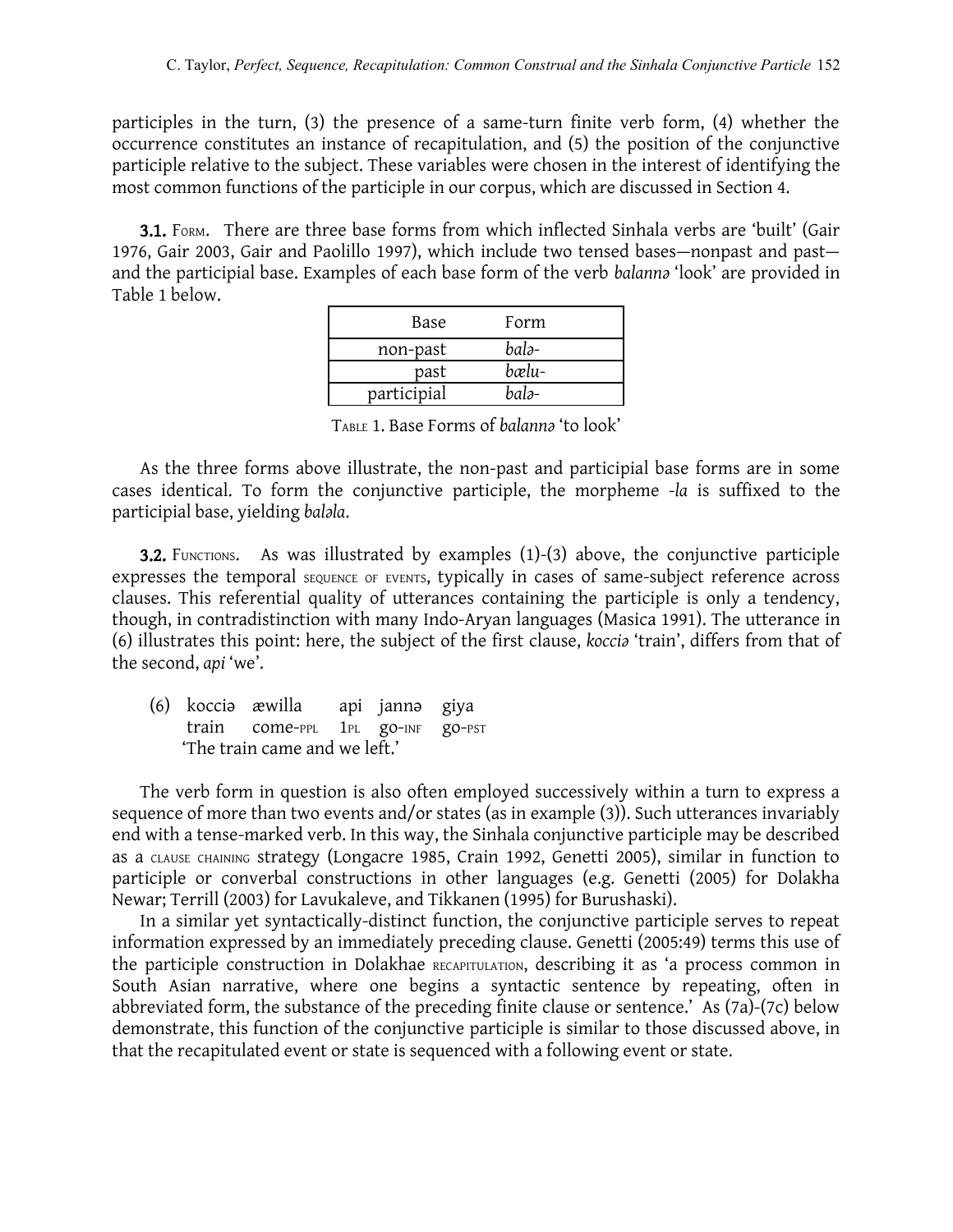| (7) | a.             |         | itin andəre tikak hitəla   |                        |                                                                    | daval-tə |          | gedərə giya  |         |
|-----|----------------|---------|----------------------------|------------------------|--------------------------------------------------------------------|----------|----------|--------------|---------|
|     |                | then A. |                            |                        | a.little think-PPL afternoon-DAT home                              |          |          | $qo$ - $PST$ |         |
|     |                |         |                            |                        | 'Then Andare pondered for awhile and went home for the afternoon.' |          |          |              |         |
|     | b.             |         |                            |                        | gedərə gihilla eya-ge yutaa-tə andegahalla andəre kiwwa            |          |          |              |         |
|     |                |         |                            |                        | home go-ppl 3M.SG-GEN SON-DAT                                      |          | Call-ppL | A.           | say-PST |
|     |                |         |                            |                        | 'After going home and calling his son, Andare said'                |          |          |              |         |
|     | $\mathsf{C}$ . | mama    |                            |                        | rajamaaligaava-ta yanawa                                           |          |          |              |         |
|     |                |         |                            | palace- <sub>DAT</sub> |                                                                    | go-PRES  |          |              |         |
|     |                |         | 'I am going to the palace' |                        |                                                                    |          |          |              |         |
|     |                |         |                            |                        |                                                                    |          |          |              |         |

In (7b), the initial phrase *gedara gihilla* '(after) going home' repeats information expressed by the last clause in (7a), namely, that Andare 'went home for the afternoon', *davalta gedara giya*. Moreover, the repeated event is temporally sequenced with two subsequent events: 'calling his son' and a speech event, as we see in (7b). In this way, the conjunctive participle's recapitulative use performs the same sequencing function we see in examples such as (1)-(3).

The last function of the Sinhala participle construction to be examined here is illustrated by examples (4)-(5) above and (8) below. In these and similar utterances, the form in question cannot be characterized as dependent, as it occurs either as a monoclausal predicate or as the final verb in a complement clause. The conjunctive participle's use as a nondependent form imposes an aspectual construal of the situation describable in terms of perfect aspect, as indicated by the English translation in (8). Here, the state of having gone, expressed by means of the participle construction, relevantly persists until and bears on the arrival of the speaker's interlocutor in Texas.

|  | (8) oya Texas wələtə   enə-kotə |                                                           | mama Indiawa-ta gihilla |  |
|--|---------------------------------|-----------------------------------------------------------|-------------------------|--|
|  |                                 | 2sg T. PLINAN.DAT COME-PRES-REL-When 1sg India-DAT go-PPL |                         |  |
|  |                                 | 'When you came to Texas I had gone to India.'             |                         |  |

With the preceding overview in mind, each of these functions is now considered in turn, beginning with event-sequencing and clause chaining.

4.1. EVENT SEQUENCING. As Gair and Paolillo (1997) point out, the conjunctive participle is the most common way of expressing a sequence of actions or events in Sinhala. The corpus data used for the present study indicate that, in the least, such event sequences favor same-subject reference; [2](#page-3-0) that is, when one conjunctive participle co-occurs in a turn with a finite verb, the two predicates share a subject. Consider (9)-(11).

(9) æyǝ saŋgi-tǝ ahala æṭuwa 3F.SG music-DAT hear-PPL dance-PST 'She heard music and danced.'

<span id="page-3-0"></span><sup>&</sup>lt;sup>2</sup> Although in the corpus used here no cases of event sequencing by means of the conjunctive participle exhibited a change in subject, such examples are attested in the literature (Gair 2003, Gair and Paolillo 1997, Masica 1991) and my elicitation data.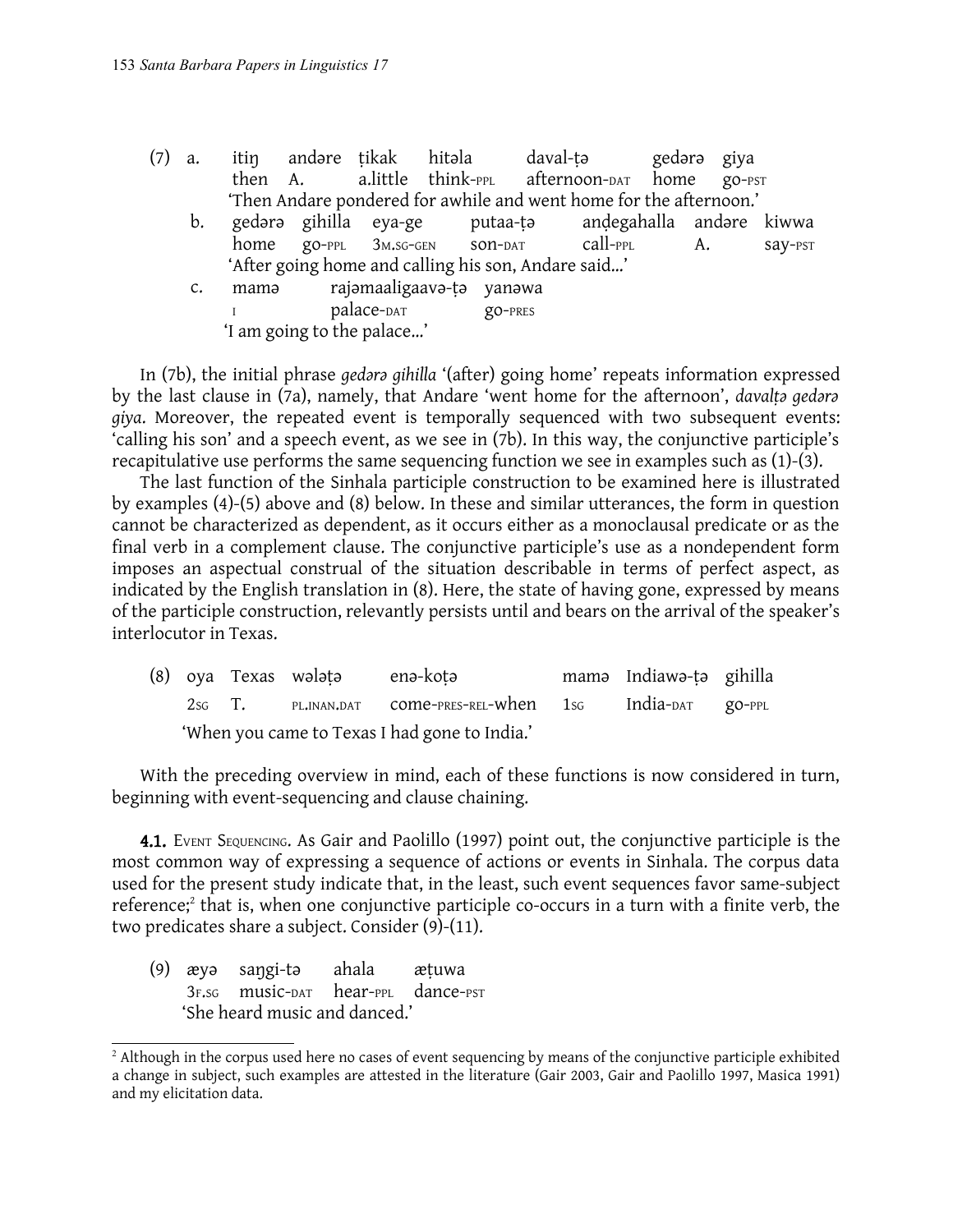|  |  | (10) wandura palleha-ta æwilla toppi goda issuwa    |  |  |  |
|--|--|-----------------------------------------------------|--|--|--|
|  |  | monkey down-DAT come-PPL hat-PL heap steal-PST      |  |  |  |
|  |  | 'The monkey came down and stole the hats.'          |  |  |  |
|  |  | (11) itin andare tikak hitəla daval-tə sedərə giya  |  |  |  |
|  |  | then A. alittle think-PPL afternoon-DAT home go-PST |  |  |  |

'Then Andare pondered for awhile and went home for the afternoon.'

In each of these utterances, we observe that one noun phrase serves as subject for both the conjunctive participle and finite verb. For instance, in (9), 'she' both hears music and dances. Similarly, in (10), 'the monkey' serves as subject for the two clauses, performing both actions depicted by the utterance. This affinity for depicting two consecutive events involving only one non-patient participant functioning as the grammatical subject of both clauses stands in contrast with the subject reference behavior of other strategies for expressing similar instances of event sequencing. To this end, at least two other forms are also available, namely, the PRIOR TEMPORAL form and the use of an instrumentalized verb immediately followed by the lexeme *passe* 'after'. The existence of these potential alternatives to the use of the conjunctive participle makes necessary an explanation of one's use over another in a particular context and syntactic environment. Although a comprehensive explanation of this sort is beyond the scope of the present analysis, I present a few preliminary observations below.

First, as was noted above, the expression of an event sequence involving same-subject reference across clauses favors the use of the conjunctive participle. By contrast, all of the utterances taken from the corpus which contain a combination of an instrumentalized verb and *passe* (6/6 total), as well as half of the utterances containing the prior temporal form (2/4 total), express a sequence of events involving a change in subject. Consider (12) below.

(12) ṭikkǝ welawak giya-in passe ṭoppi welenda nægiṭṭa a.little time-IND go-INST after hat-PL merchant awaken-PST 'After a little time went by, the hat seller woke up.'

The content of the first clause in (12) proves indicative of this form's use in the corpus and elicitation data. Here, the phrase *ṭikkǝ welawak giyain passe* 'after a little time went by' renders the temporal relation expressed by the instrumentalized verb-*passe* combination more transparent. In such cases, the use of this construction as a clause linking strategy entails both nonsimultaneity of the events (or states) and an intervening, nonpunctual temporal interval. For example, in (12) a short, nonpunctual duration of time passes before the hat seller awakes. This quality of events depicted by the verbal construction in (12) is suggested not only by the translation, 'After X, Y…' but also by elicited minimal pairs varying only in the use of either the conjunctive participle or the combination of an instrumentalized verb and *passe*, illustrated in (13) and (14) below.

(13) itin ookǝ dækka-in passe mage yaaluwek kiwwa so that see-INST after 1SG-GEN friend-IND say-PST 'So after seeing that, a friend of mine said…'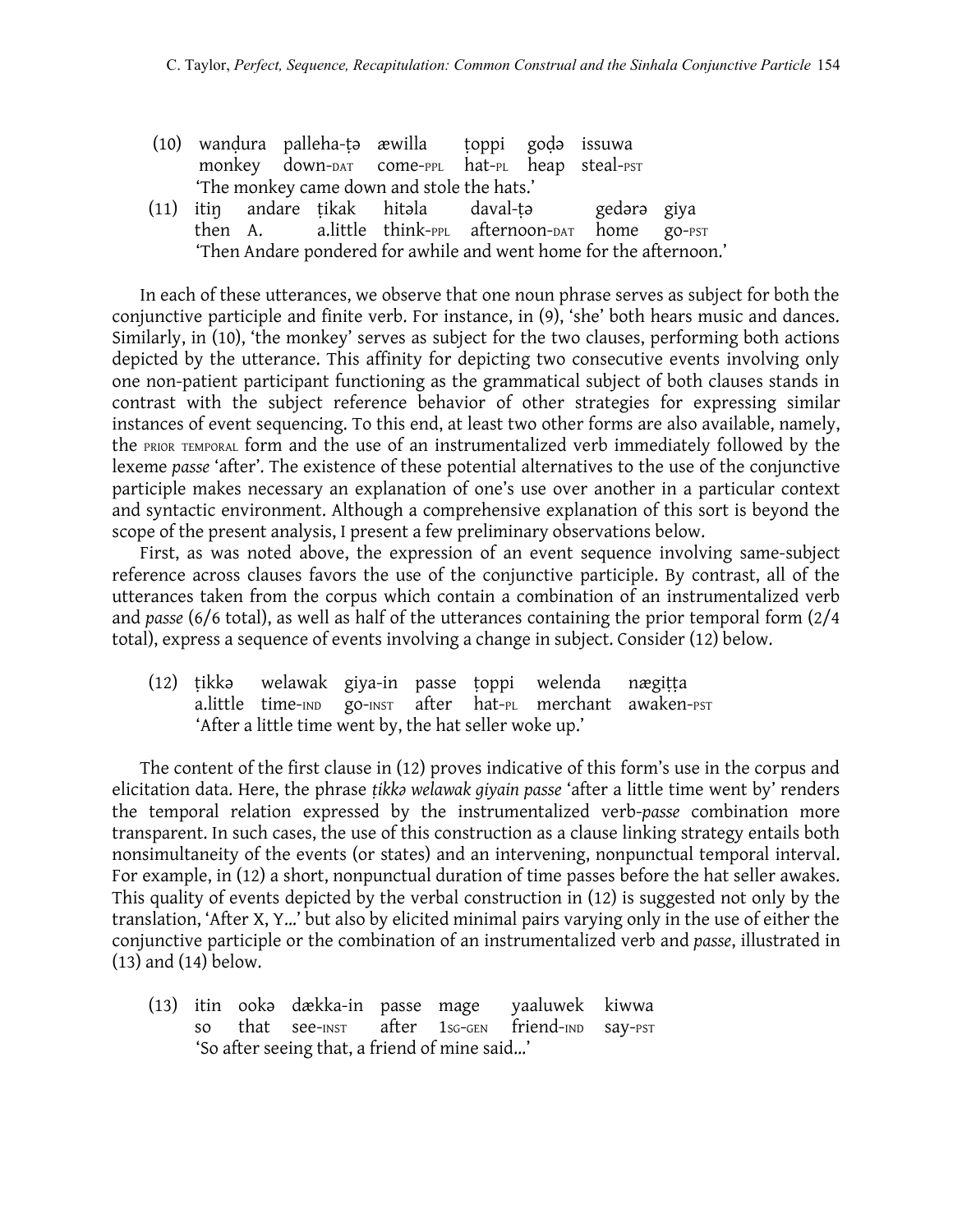(14) itin ookǝ dækǝla passe mage yaaluwek kiwwa so that see-PPL after 1SG-GEN friend-IND say-PST 'So seeing (having seen) that, a friend of mine said…'

According to the language consultant, the utterance in (13) depicts a situation in which the 'seeing' event concludes a short time before the speaker's friend begins to talk; in other words, the first and second event do not overlap. By contrast, the utterance in (14) can be interpreted as involving temporal overlap, the first event preceding the second inceptively, or, alternatively, the two events may be interpreted as noncoextensive. Thus, with respect only to temporal sequencing, the instrumentalized verb strategy appears to specify a more finegrained circumstantial relation between the linked clauses, whereas we observe a coarser depiction of the event-sequence temporally in the case of the conjunctive participle.

In this respect, then, the two forms differ in regard to the level of circumstantial specificity afforded by each's use. Moreover, as the corpus data show, the two forms exhibit a degree of complementary specialization with respect to subject reference; the conjunctive participle being used in same-subject sequences, and the instrumentalized form elsewhere. In counterpoint to this complementary distribution, the prior temporal form—which occurs four times in the corpus—sequences events involving two non-patient participants as well as those involving one. Consider (15a)-(15c) and (16).

|  | (15) a. balla dangələla-dangələla janee-len                   | eliyə-tə pænna |  |
|--|---------------------------------------------------------------|----------------|--|
|  | dog fidget-REDUP window-from out-DAT jump-PST                 |                |  |
|  | 'The dog kept fidgeting about, and jumped out of the window.' |                |  |

b. eliyǝ-ṭǝ pænǝla out-DAT jump-PPL '(He) jumped out.'

c. wætunaamǝ botǝle biňdila lamǝya balla-wǝ beerǝgattǝ fall-PRTMP bottle break-PPL child dog-ACC rescue-PST 'As (he) fell, the bottle broke and the child rescued the dog.' (16) andǝree-ṭǝ meekǝ æhunamǝ andǝree kiwwa rajjuruwan-ṭǝ A.-DAT this hear-PRTMP A. Say-PST king-DAT 'When Andare heard this, he said to the king…'

As the English translations suggest, the events in (15c) and (16) either overlap (as in case of the former) or nearly overlap (as in the latter). For instance, in (15c), the termination of the falling event and the bottle's breaking coincide. In (16), a period of near punctual duration separates the two events depicted by the utterance. Thus, the prior temporal form contrasts with the instrumentalized verb-*passe* combination, in that they express different temporal relations. The two forms are similar, however, as they both specify a circumstantial relation, in contradistinction with the conjunctive participle, whose use expresses only the gross temporal relation of sequence. In this way, the participle form contrasts with both the instrumentalized verb and prior temporal form, which both express a more specific temporal relation.

The latter verb forms also differ distributionally from the conjunctive participle in that they do not form chains. At least two factors bear on this disparity, the first of which being the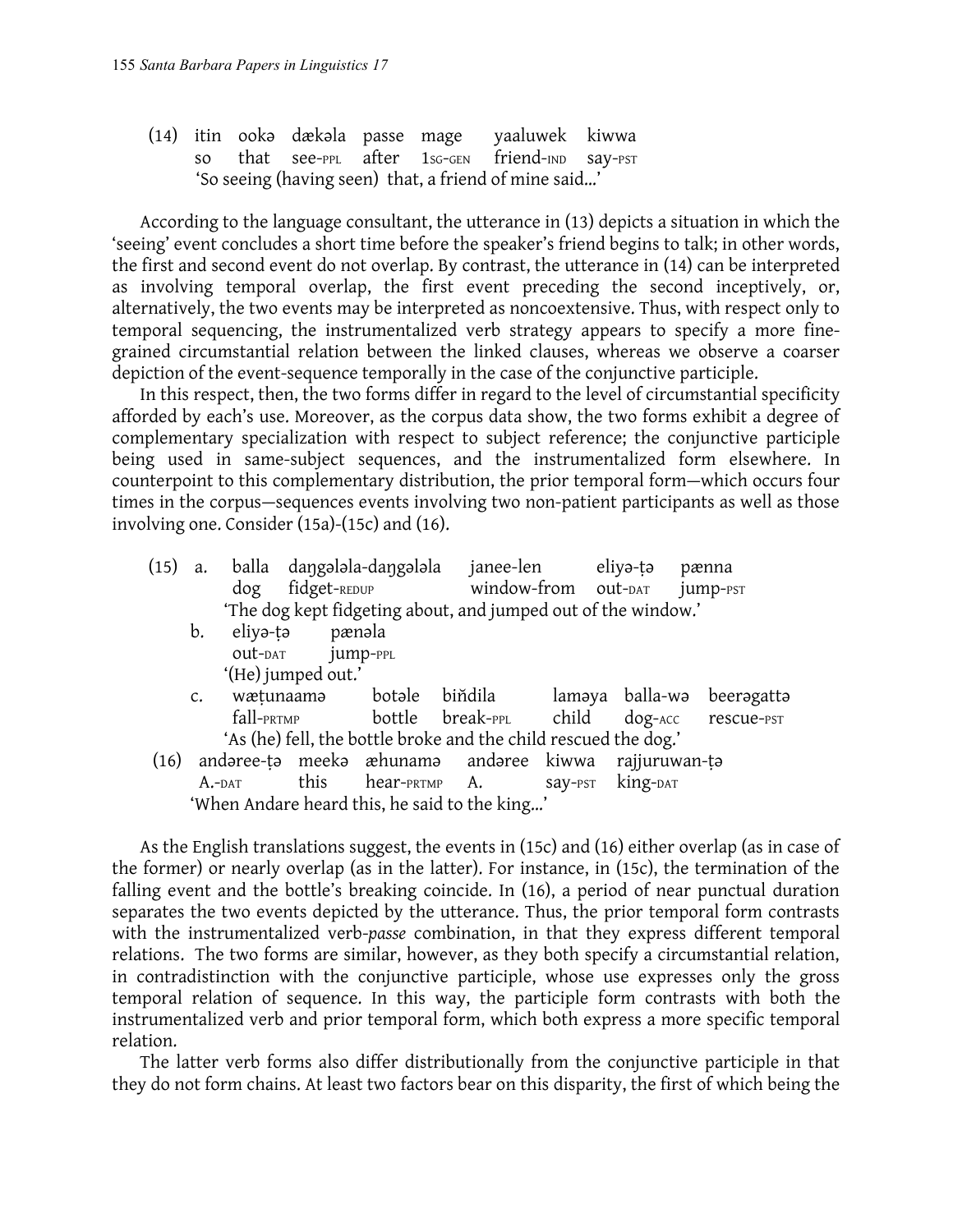explicit marking of interpropositional relations. As Genetti (2005:43) demonstrates in her discussion of participial and adverbial clauses in Dolokhae, such marking limits the latter's 'freedom of occurrence, and makes them suitable for their discourse function of expressing rhetorical relations.' Genetti continues by arguing that because of this discourse function, adverbial clauses 'do not easily combine into long chains.' Such an analysis accords well with the data and observations of the present study.

For example, the first alternative to the conjunctive participle considered above—namely, the instrumentalized verb form—co-occurs with the independent lexeme *passe* 'after', signaling that the event has come to an end and that another event follows. Similarly, as Gair (2003:811) points out, the prior temporal suffix "is historically derived from a lexical form *hamə*", which means 'when'. This degree of temporal specificity, which is absent in the conjunctive participle, prohibitively reduces the ease with which these adverbial forms could combine into chains.

The second factor potentially contributing to this inability to form chains bears directly on the remainder of the analysis. In addition to the differences between the conjunctive participle and the two temporal alternatives discussed above, the data indicate that the former and latter contrast conceptually in the construal imposed by their use on the relation between the two sequenced events. To illustrate this dissimilarity, first consider (17a)-(17c) below.

|  |                                          | (17) a. wandura kehelgediya kææwa-in passe mæruna |  |  |  |  |  |
|--|------------------------------------------|---------------------------------------------------|--|--|--|--|--|
|  |                                          | monkey banana eat-inst after die-pst              |  |  |  |  |  |
|  | 'After the monkey ate a banana he died.' |                                                   |  |  |  |  |  |

- b. wandura kehelgediya kææwaamǝ mæruna monkey banana eat-PRTMP die-PST 'When the monkey ate a banana he died.'
- c. wandura kehelgediya kaala mæruna monkey banana eat-PPL die-PST 'The monkey ate a banana and died.'

In (17a), the combination of instrumentalized verb and *passe* profiles the nonoverlapping temporal relation between the two events, namely, the monkey eating a banana and the event of its death. I use the term PROFILE here in the sense of Langacker (1987, 1991), in which a formmeaning pair, such as the verbal construction in (17a), brings into focus 'a particular substructure' of the conceptual content evoked by the construction's use (Langacker 1987:183). This substructure, which may be either a thing or relationship, constitutes one element of the form-meaning pair's 'scope of predication' or 'base.' Together, the base and profiled element evoked by a construction form a relationship which imposes a particular construal on a situation, such as the consecution of two events, as in (17a).

In this example, the base involves two events sequenced temporally, one preceding the other, with a nonpunctual duration of time interposed. It is this nonoverlapping temporal relation that is profiled by the instrumentalized verb-*passe* combination. Similarly, the utterance in (17b) profiles a specific temporal relation, namely one of near-simultaneity, with the first event minimally-preceding the second. Moreover, in (17c), the use of the conjunctive participle also profiles a temporal relation between the events expressed by each clause, but in this case, the relation is less fleshed-out, indicating only consecution. In this way, the three forms appear to be reasonably similar in function, differing only minimally with respect to the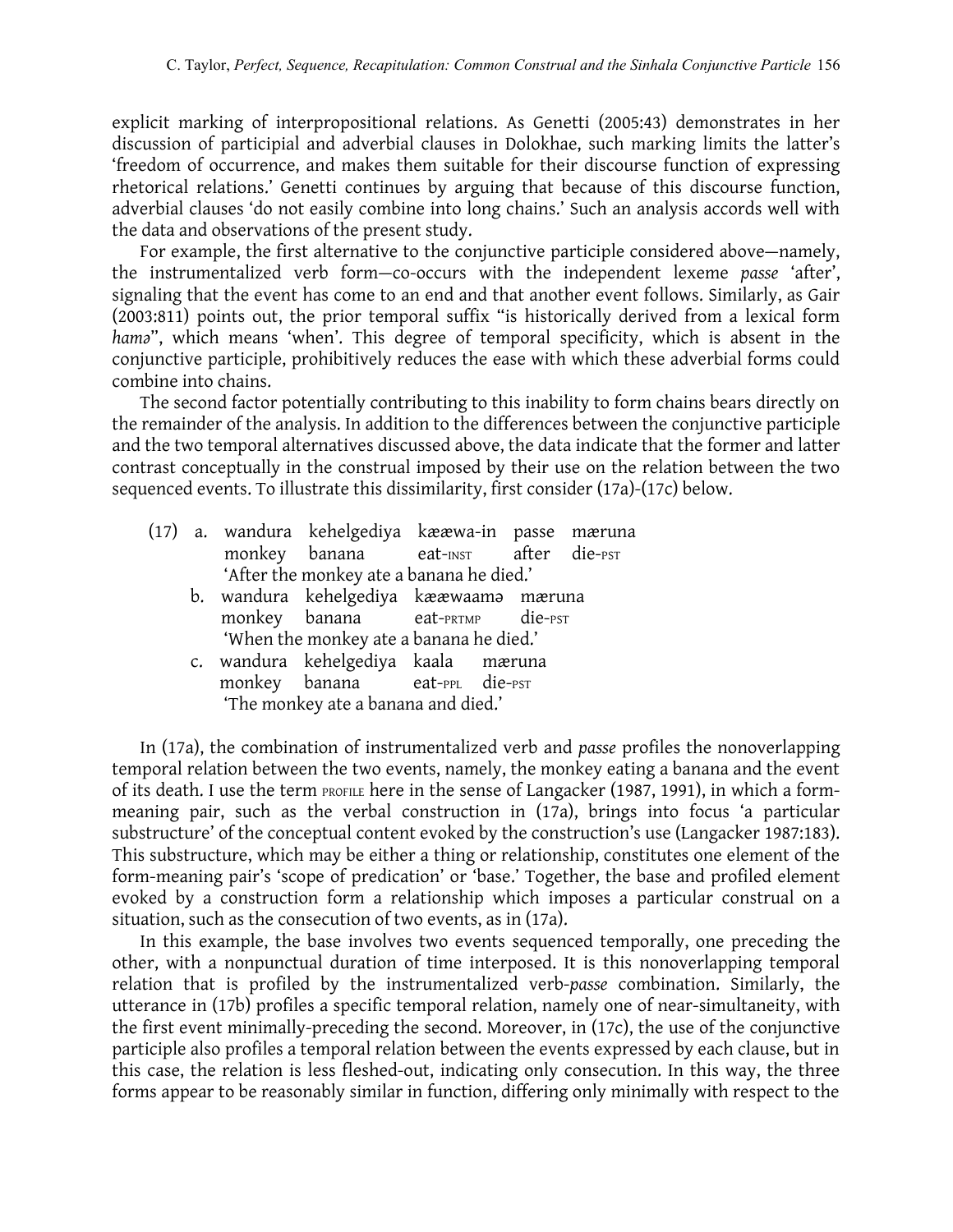nature and degree of the temporal relation specified by each. Furthermore, a correlational interpretation of the event sequence in each utterance above is possible; that is, one may infer a relation between the two events beyond that of temporality. The possibility of such an interpretation of each utterance raises a descriptive question, namely, whether such a construal of the events results from the conventional profile imposed by each verb form or is arrived at primarily through an interaction of world knowledge and discourse context. One source of possible explanation comes from elicited utterances, such as (18a)-(18b).

- (18) a. kurula sindukiwwa-in passe mage amma aawa bird sing-PST-INST after 1sG-GEN mother come-PST 'After the bird sang, my mother arrived.' b. kurula sindukiwwaamǝ mage amma aawa
	- bird sing-PRTMP 1SG-GEN mother come-PST 'When the bird sang, my mother arrived.'

Each of these examples depicts a situation involving two events occurring in succession. However, given our knowledge of bird songs and the coming and going of people, the two events are not interpreted as standing in a correlational relation, only one of temporal sequence. Thus, the two verb forms in (18a) and (18b) do not appear to encode a correlation between events beyond that of temporality. With this in mind, we would expect that if the conjunctive participle encoded only temporal consecution, it could felicitously substitute for either verb form in the examples above. This, however, is not the case, as the language consultant rejected the participle's replacement of either the instrumentalized verb or prior temporal form in this and similar utterances, as is illustrated in (18c) below.

> c. kurula sindukiyǝla passe mage amma aawa bird sing-PPL after 1SG-GEN mother come-PST \*'The bird sang and my mother arrived.'

This disparity in usage provides evidence that the Sinhala conjunctive participle does conventionally profile a correlational relation between the two events in addition to a relation of temporal sequence.

One potential counterargument to such a proposal relies on distributional evidence, namely, the fact that the conjunctive participle overwhelmingly favors event sequences involving same-subject reference. However, as was discussed in Section 3.2, the participle construction can depict event sequences with distinct subjects, as illustrated by example (6), repeated here as (19).

(19) kocciǝ æwilla api jannǝ giya train come-PPL 1PL go-INF go-PST 'The train came and we left.'

The significance of such utterances lies in the nature of the relation between the two events. In (19), they are not only sequenced, but also exhibit a correlation beyond that of succession. This relationship can be expressed by the English translation Masica (1991:400)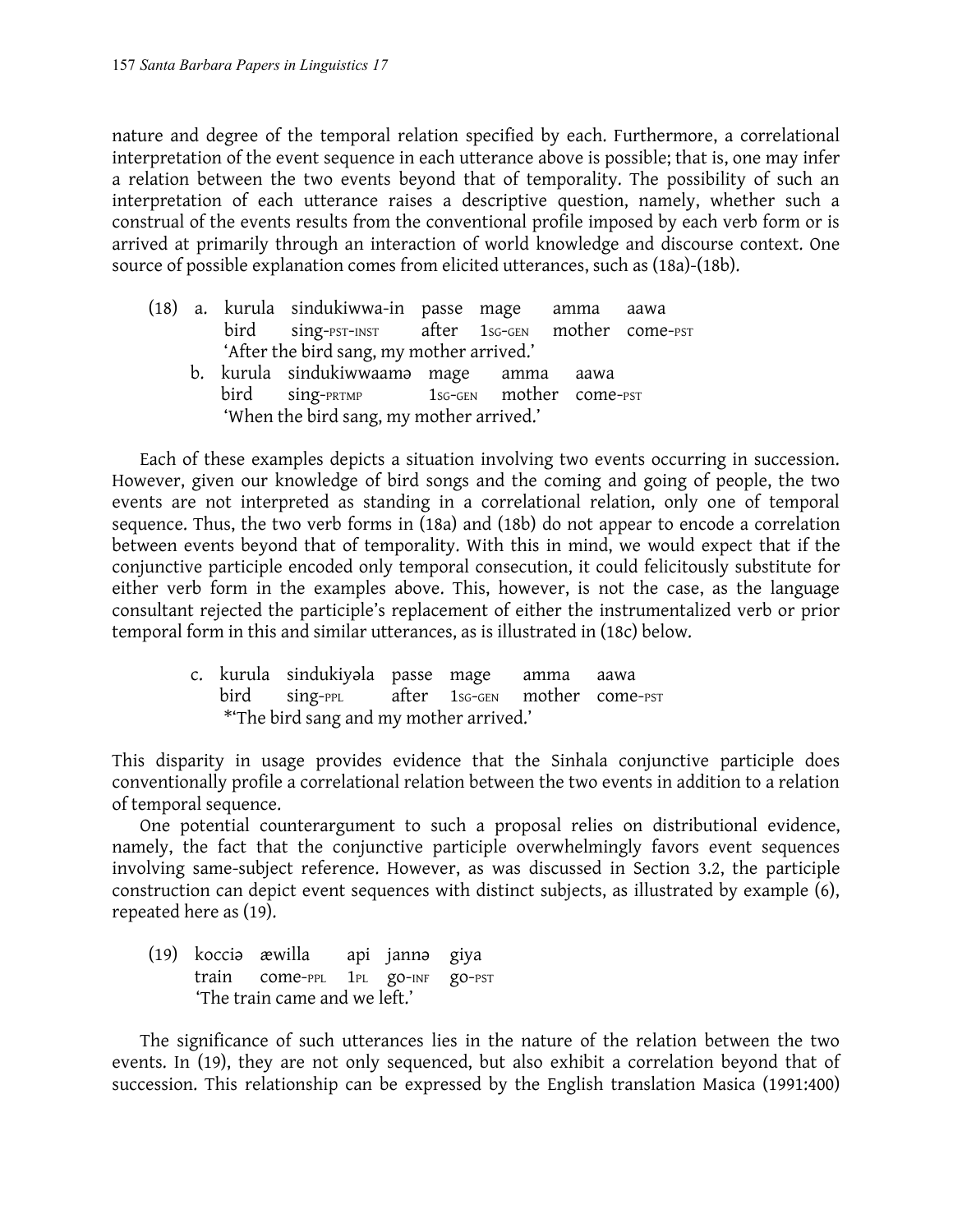refers to as 'the most literal' rendering of the conjunctive participle, namely, 'Having done Y, X…' Thus, applying this translation, (19) would read 'The train having come, we left.' The use of the PERFECT in this translation captures the continued relevance of the train's arrival to the event of departure expressed by the second clause. Such a sequentially-interrelated relevance of events is not evidenced by utterances such as (18a) and (18b) above. Instead, in these and similar utterances, the events are construed as standing only in a temporal relation.

4.2. CLAUSE CHAINING. In a related function, the conjunctive participle can occur several times in one utterance expressing a sequence of events. This capacity to form CLAUSE CHAINS (Crane 1992, Genetti 2005, Longacre 1985, Myhill and Hibiya 1988, Terrill 2003) is illustrated by (20) and (21) below.

- (20) æyǝ nægitǝla koopi hadǝla pattǝre kiyǝwǝla giya 3F.SG awaken-PPL coffee boil-PPL paper read-PPL go-PST 'She woke up, made coffee, read the paper and left.'
- (21) miniha gallak ussǝla wandura-ṭǝ gahalla duwǝla heŋguna man rock-IND lift-PPL monkey-DAT throw-PPL run-PPL hide-PST 'The man picked up a rock, threw it at the monkey, ran away, and hid.'

In both of these utterances, we observe a series of events, temporally-sequenced, involving one subject shared by each clause. Moreover, the sequence of events in each example exhibits a type of correlational coherence absent in utterances such as (18a)-(18b) above. For instance, the events in (20) taken together constitute a larger 'macro-event,' namely, what may be termed a prework morning ritual. Each clause thus describes one subevent, the completion of which brings the utterance's subject one step closer to the culmination of the event chain: departure for work. In this way, the completion of each act—waking up, making coffee, and reading the paper—bears relevantly on the subsequent event in the chain.

Similarly, in (21), the use of the conjunctive participle to express the sequence of actions carried out reflects a 'correlational curve' with an inception (picking up a rock) and completion (hiding). As in the preceding example, what may be described here as a monkey attack comprises several subevents, culminating in the event depicted by the tense-marked verb *heŋguna* 'hide'.

Thus, the two preceding functions of the conjunctive participle—(simple) event sequencing and clause chaining—correspond conceptually in their construal of event sequences. Specifically, as demonstrated by the discussion of examples illustrative of both functions, the state resulting from an anterior action, such as making the coffee or picking up a rock, persists relevantly until the inception of a subsequent event. In this way, each use of the conjunctive participle profiles both a correlational relation between events and a coarse temporal relation.

4.3. RECAPITULATION. In addition to the preceding functions, the conjunctive participle is also used in cases of recapitulation, as described in Section 3.2. In this capacity, the form in question not only performs the discourse function of repetition, but also serves to sequence two events; one expressed by the repeated information and another predicated by a following clause. Furthermore, the observed correlational relation between successive events is also in evidence, as illustrated by (22a)-(22b).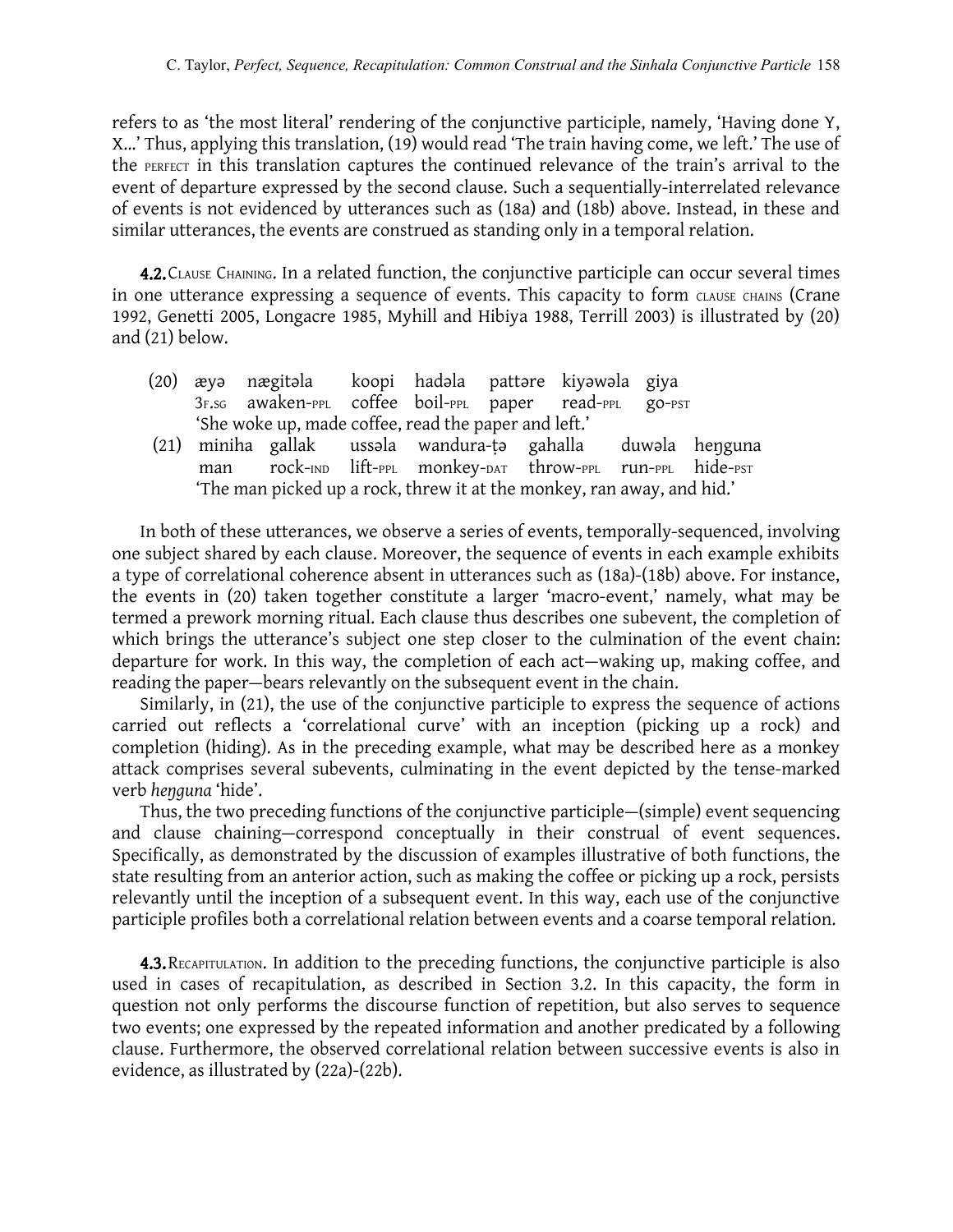|  | bicycle stone-IND hit-PST |                            | (22) a. baisikəle galəkə hæpuna                                          |  |  |  |       |  |
|--|---------------------------|----------------------------|--------------------------------------------------------------------------|--|--|--|-------|--|
|  |                           | 'The bicycle hit a stone.' |                                                                          |  |  |  |       |  |
|  |                           |                            | b. galaka hæpila lamaya-i persgedi okoma bima                            |  |  |  | wætun |  |
|  |                           |                            |                                                                          |  |  |  |       |  |
|  |                           |                            | stone-IND hit-PPL child-conj pears all ground fall-PST                   |  |  |  |       |  |
|  |                           |                            | 'After hitting the stone, the boy and the pears all fell to the ground.' |  |  |  |       |  |

In this case, as a result of the first event, the boy riding the bicycle loses his balance and consequently falls to the ground. Thus, the state of imbalance relevantly bears on the boy's fall. Again, the correlation between these two events can be captured in English by translating the second utterance as 'Having hit the stone, the boy and his pears all fell to the ground'.

4.4.NON-DEPENDENT PREDICATION. As was noted in Section 3.2, the Sinhala conjunctive participle is unique among Indo-Aryan languages in its capacity to function as a non-dependent predicate, either monoclausally or as the final verb in the clause. Moreover, in such cases, the participle expresses perfect aspect, as illustrated by the following example.

(23) oya heṭǝ enǝ-koṭǝ mamǝ California wǝlǝṭǝ gihilla 2SG tomorrow come-PRES-REL-when 1SG C. PL.INAN.DAT go-PPL 'When you come tomorrow, I will have left for California.'

Following Comrie (1976:52), I take perfect aspect to indicate 'the continuing… relevance of a past situation'. We observe this sense precisely in (23) above, in which the continued relevance of 'having gone' persists until the interlocutor's expected arrival. Similarly, in (24a)- (24b), we see that the resulting state of the theft relevantly bears on the man's observation that his food has been taken, depicted by the participial form of the verb *karala* 'do' in the expression *horǝkam kǝrǝla* .

- (24) a. ohuge baharyawǝ hoyǝnǝ-gaman 3M.SG-GEN wife look-PRES-REL-when 'While looking for his wife…'
	- b. horek tamange kææmə horəkam kərəla kiyəla ohu dææka robber self-GEN food theft do-PPL COMP 3M.SG see-PST 'he saw that a robber had stolen his food.'

As examples (23) and (24a)-(24b) show, the Sinhala conjunctive participle can function as a nondependent predicate, occurring as either the main clause verb or embedded in a complement clause. In such cases, we observe a meaning consistent with the interpretation traditionally attributed to the expression of perfect aspect, as the English glosses suggest.

**5.** COMMON CONSTRUAL. To summarize the findings common to each function considered above (event sequencing, clause chaining, recapitulation, and nondependent predication), we observed first, in cases of two-event sequences, that the conjunctive participle profiles a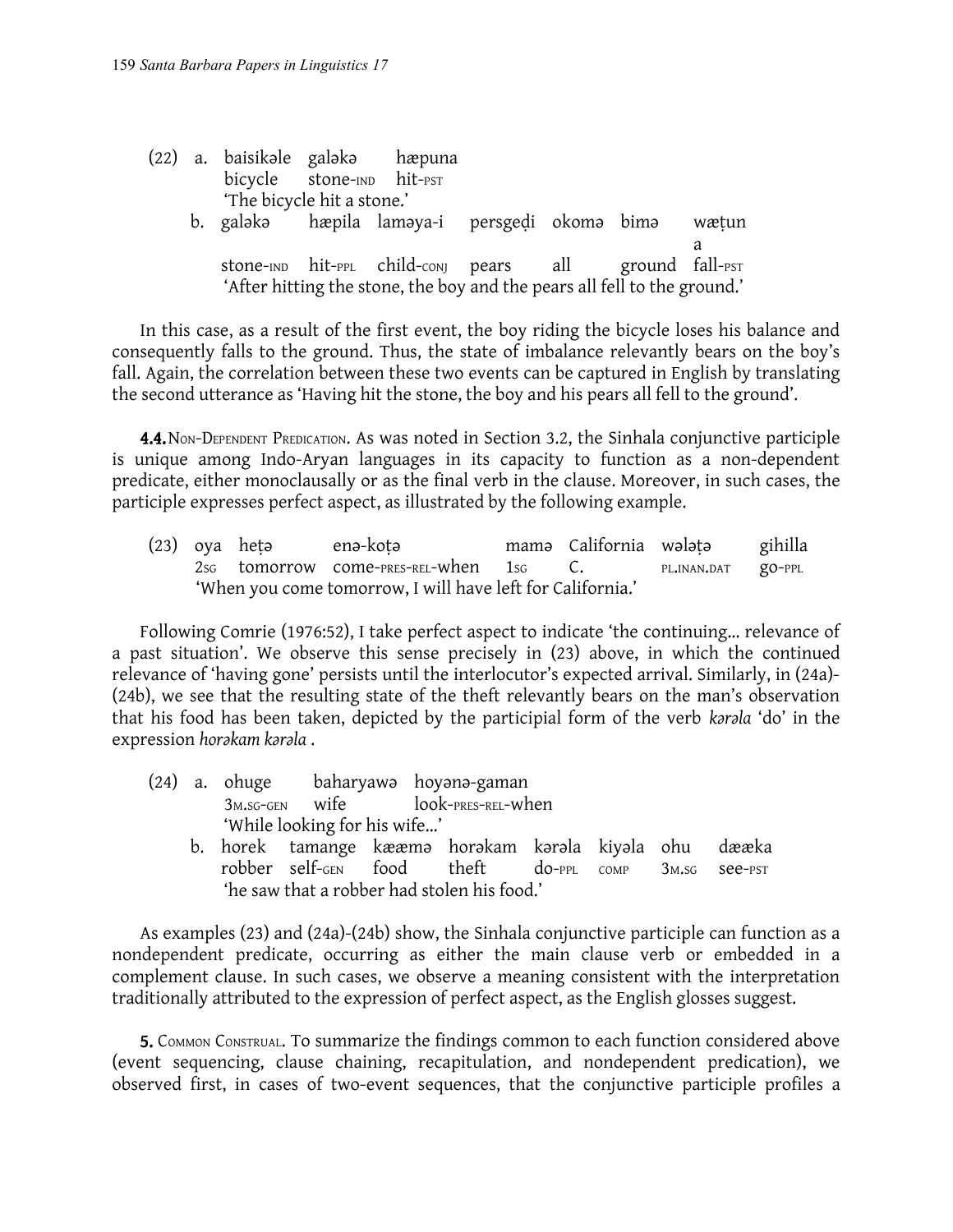correlational relation between the events in addition to a rough temporal relation, as we see in example (25) below.

(25) maŋ gihilla ee kaaryaləyin æhua mage bææg ekə kohedə kiyəla <sup>I</sup> go- PPL that office ask- PST <sup>I</sup>-GEN bag one where COMP 'I went to that office and asked, "Where is my bag?"'

Here, the conjunctive participle not only sequences the events of going and asking, but also profiles the correlational coherence between the two events. This correlation, which was shown to be in evidence for the related functions of clause chaining and recapitulation, involves the continued relevance of a resultant state bearing on the event expressed by the following clause. In example (25) above, the resultant state of the speaker going to 'that office' relevantly bears on the inquiry made once there. This relationship among events has been observed in Dravidian and Indo-Aryan languages by Lindholm (1975) and Masica (1991:400), respectively, the latter noting that, in regard to the conjunctive participle's use as a clause linkage strategy, 'not just any two clauses may be so linked: they must have what [Lindholm] calls "natural relevance"—an elusive concept when one tries to define it, but independently cited by other investigators.'

With respect to the construal imposed by the conjunctive participle's use a nondependent predicate, we observe a similar relationship in the expression of perfect aspect. In such cases, the participle profiles the continued relevance of a resultant state to the speech act, as well as the moment of a past or future event, as illustrated in (26) below.

(26) gǝhæni kukula-wǝ marǝla dæn hæmotǝmǝ kaanǝ puluwan woman chicken - ACC kill- PPL now everyone eat- INF can 'The woman has killed the chicken and now everyone can eat.'

In this example, the resultant state of the first event, namely that of killing a chicken, relevantly bears on the speaker's immediate situation at the time of the utterance. Specifically, the state expressed by the second clause follows as a consequence of killing the chicken. Thus, the construal evoked by the participle's use in utterances such as (26) parallels the construal imposed by its use as a clause linkage strategy, exemplified in (25). In both cases, a correlational coherence obtains between two situations which involves the resultant state of a prior event relevantly persisting until and directly bearing on a succeeding event. In this way, the scene construal characteristic of perfect aspect conceptually unites the syntacticallydisparate functions.

6. CONCLUSION. The significance of the findings presented here are twofold. First, I have presented evidence in favor of a polysemy analysis of the Sinhala conjunctive participle. Specifically, I have argued that a 'common construal' is in evidence for each of the participle's distinct syntactic functions. This construal, which involves a correlational relationship between a prior event and a subsequent situation, crosscuts each of the conjunctive participle's functions discussed above.

Second, I have shown that the form in question performs a number of the functions typical of converbal constructions, despite its capability to serve as a nondependent predicate. These observations contribute to the ongoing typological dialogue interested in establishing a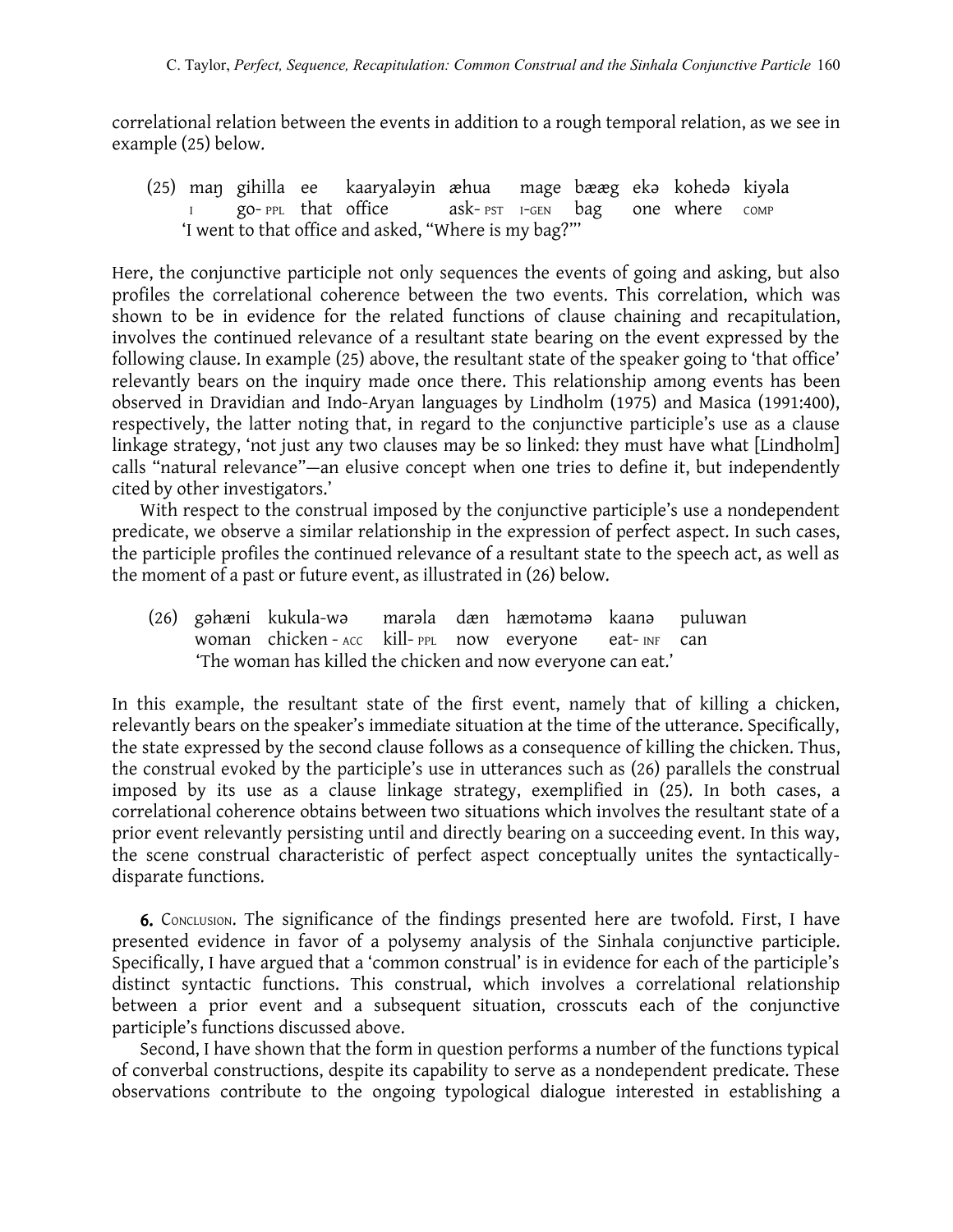crosslinguistic prototype of such forms. Moreover, the data discussed above underscore the disadvantages of emphasizing definitional criteria, such as nonfiniteness and nondependency, at the expense of a prototype model. By narrowing their scope to a neatly delimitable set of forms, such approaches potentially exclude candidates for analysis which would deepen our understanding of how converbal functions are formally-instantiated crosslinguistically.

## REFERENCES

- BICKEL, BALTHASAR. 1998. Review of Converbs in Cross-Linguistic Perspective, by Martin Haspelmath and Ekkehard König, eds. *Linguistic Typology* 2.381-397.
- CRANE, LAURA DIANE. 1992. Clause Chaining in Nepali Discourse. Los Angeles, CA: UCLA dissertation.
- GAIR, JAMES W. 1970. *Colloquial Sinhalese Clause Structures*. The Hague: Mouton.
- GAIR, JAMES W. 1976. The verb in Sinhala, with some preliminary remarks on Dravidianization. *International Journal of Dravidian Linguistics* 5.2.259-273.
- GAIR, JAMES W. 2003. Sinhala. *The Indo-Aryan Languages*, ed. by George Cardona and Dhanesh Jain, 766-817. London: Routledge.
- GAIR, JAMES W. and John Paolillo. 1997. *Sinhala*. München: Lincom Europa.
- GENETTI, CAROL. 2005. The Participle Construction of Dolokha Newar: Syntactic

Implications of an Asian Converb. *Studies in Language* 29.1.35-87.

- HASPELMATH, MARTIN. 1995. The Converb as a Cross-Linguistically Valid Category. *Converbs in Cross-Linguistic Perspective*, ed. by Martin Haspelmath and Ekkehard König, 1-55. Berlin: Mouton de Gruyter.
- HASPELMATH, MARTIN. and EKKEHARD KÖNIG. 1995. *Converbs in Cross-Linguistic Perspective*. Berlin: Mouton de Gruyter.
- LANGACKER, RONALD. 1987. *Foundations of Cognitive Grammar, Vol. 1*. Stanford: Stanford University Press.
- LANGACKER, RONALD. 1991. *Foundations of Cognitive Grammar, Vol. 2.* Stanford: Stanford University Press.
- LINDHOLM, JAMES. 1975. *The Conceptual Basis of the Tamil Adverbial Participle*. Chicago, IL: University of Chicago dissertation.
- LONGACRE, ROBERT. 1985. Sentences as combinations of clauses. *Language Typology and Syntactic Description 2: Complex Constructions*, ed. by Timothy Shopen, 235-286. Cambridge: Cambridge University Press.
- MASICA, COLIN. 1976. *Defining a Linguistic Area*. Chicago: University of Chicago Press.
- MASICA, COLIN. 1991. *The Indo-Aryan Languages*. Cambridge: Cambridge University Press.
- MYHILL, JOHN and JUNKO HIBIYA. 1988. The Discourse Function of Clause Chaining. *Clause Combining in Grammar and Discourse*, ed. by John Haiman and Sandra A. Thompson, 361-398. Amsterdam: John Benjamins.
- NEDJALKOV, IGOR´. 1995. Converbs in Evenki. *Converbs in Cross-Linguistic Perspective*, ed. by Martin Haspelmath and Ekkehard König, 441-463. Berlin: Mouton de Gruyter.
- TERRILL, ANGELA. 2003. *A Grammar of Lavukaleve*. Berlin: Mouton de Gruyter.
- TIKKANEN, BERTIL. 1995. Burushaski Converbs in their South and Central Asian Context.
- *Converbs in Cross-Linguistic Perspective*, ed. by Martin Haspelmath and Ekkehard König, 487- 528. Berlin: Mouton de Gruyter.